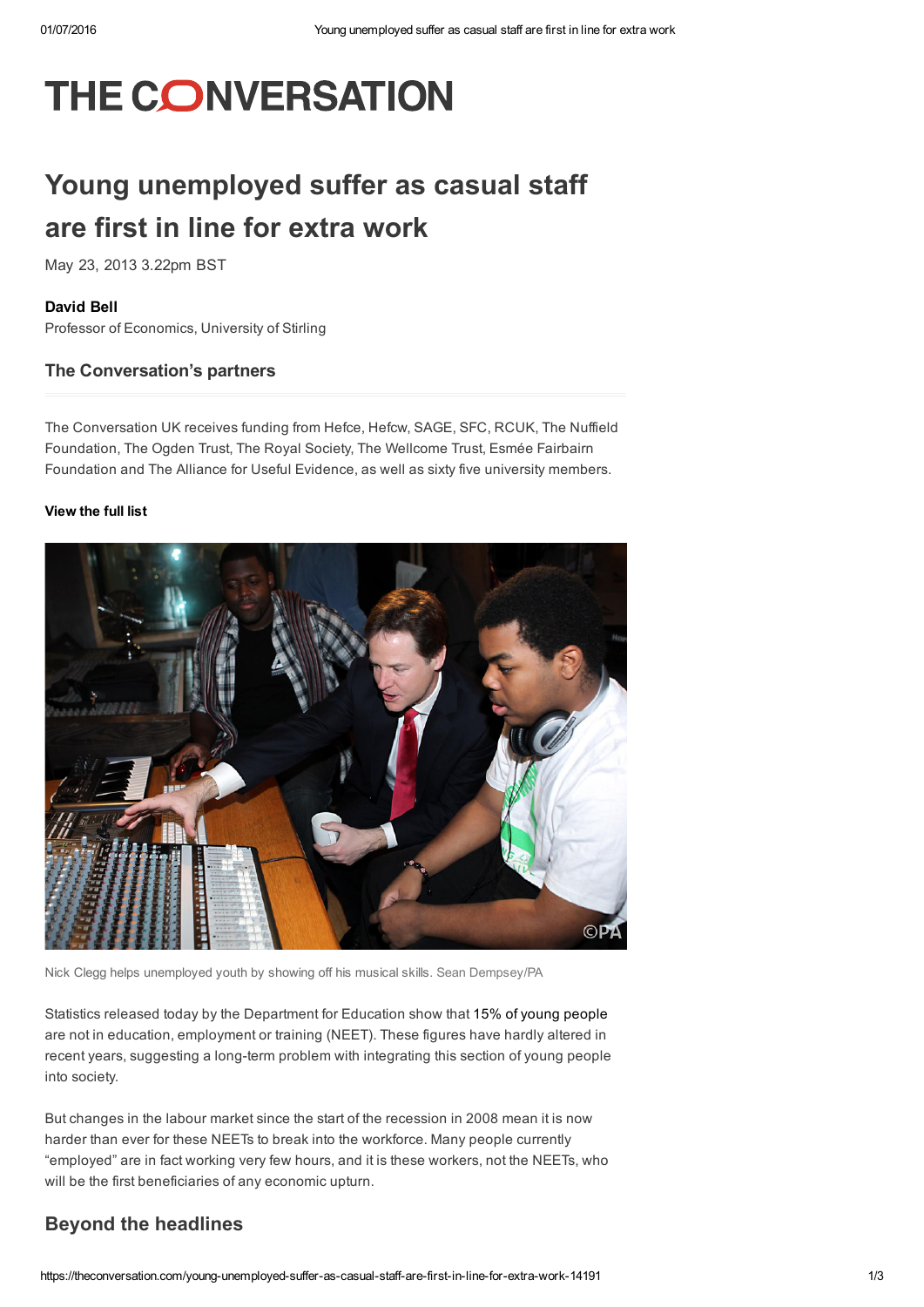Headline youth unemployment rates in the UK are still much lower than in those European countries caught up in the Eurozone crisis.

At the start of 2013, 56% of young [Spaniards](http://epp.eurostat.ec.europa.eu/cache/ITY_PUBLIC/3-30042013-BP/EN/3-30042013-BP-EN.PDF) were unemployed, while the youth unemployment rate in Greece was close to 63%. Such rates are not sustainable, and they are eating away at the social glue that binds these countries together.

In the UK however, young people have experienced a more subtle form of labour market dislocation. The unemployment rate is still lower than [expected](https://theconversation.com/should-we-really-be-boasting-about-the-british-jobs-market-14184), given the severity of the recession since in 2008.

This is partly explained by the much greater flexibility of the British labour market compared with many Mediterranean countries; our government helps young people find employment, and they are not kept out of jobs by complicated labour regulations.

Yet many of these jobs offer lower hourly pay and fewer hours than young workers want. They might involve working in the retail sector or in call centres for relatively short, though frequently unsocial, hours. The lack of an adequate wage means that it is a struggle, particularly for young people living separately from their parents, to make ends meet.

Prices have risen at an annual rate of 2% to [3%](http://www.ons.gov.uk/ons/rel/cpi/consumer-price-indices/april-2013/consumer-price-inflation-summary--april-2013.html) since the beginning of the recession, but for many workers hourly pay has not increased at all. This means their "real" wage is [falling](http://www.ons.gov.uk/ons/rel/regional-trends/regional-economic-analysis/changes-in-real-earnings-in-the-uk-and-london--2002-to-2012/sum-real-wages-down-by-8-5--since-2009.html) and, in the absence of a better job opportunity, the only way they can increase the value of their weekly take-home pay is to work more hours. So it is no surprise that when asked if they would like to work longer hours, these young people strongly agree.

### Measuring underemployment

With my colleague David Blanchflower of Dartmouth College, I have constructed an index that measures the extent to which these young people are ["underemployed"](http://ner.sagepub.com/content/224/1/F8.full.pdf+html). It is based on responses to questions about how long individuals wish to work each week and how long they actually work. We aggregate these responses across the whole economy to see how far total desired hours deviate from the total hours actually worked.

Our conclusion is that the unemployment rate substantially underestimates the extent of spare capacity in the labour market. If one takes account of the extra hours that existing workers would like to work, the rate of excess labour capacity in the UK economy is close to 10%, though the [unemployment](http://ner.sagepub.com/content/224/1/F8.full.pdf+html) rate is only [7.8%.](http://www.ons.gov.uk/ons/rel/lms/labour-market-statistics/may-2013/statistical-bulletin.html)

### Perilous situation

Since the beginning of the recession, people increasingly want to work more hours than they are offered, and the difference is particularly marked for the young.

While youth unemployment in the UK is around 20%, our underemployment index suggests more than 30% of young people would like to work more.

One implication is that when the economy does turn round and employers need to hire more labour, their immediate response is likely to be to increase the hours of existing workers rather than to hire new staff.

These workers - representing the difference between the unemployment and underemployment figures above - will be first in line for new jobs. Underemployment of existing workers weakens the prospects of the unemployed.

The UK might not be like Spain or Greece, but the headline unemployment rate does not tell the whole story. The hidden slack in the labour market leaves our NEETs in a particularly perilous situation.

https://theconversation.com/young-unemployed-suffer-as-casual-staff-are-first-in-line-for-extra-work-14191